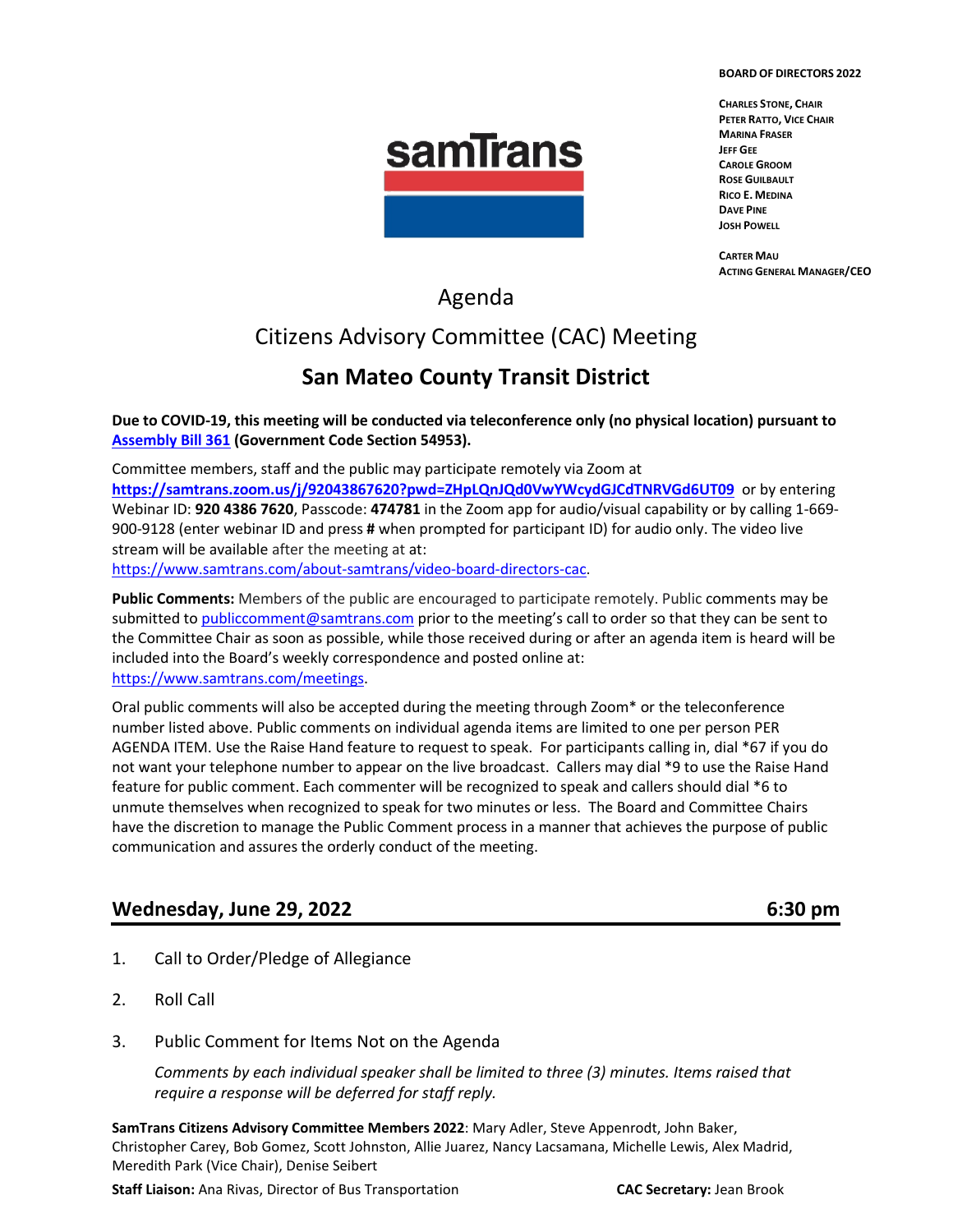- 4. Approval of Regular Meeting Minutes from May 25, 2022 and Special Meeting Minutes from June 14, 2022
- 5. Presentation: *Reimagine SamTrans* Update Planning Staff
- 6. Report of the Chair
- 7. SamTrans Staff Update
- 8. CAC Member Comments/Requests
- 9. SamTrans Board Liaison Report Alex Madrid, Vice Chair
- 10. Date and Time of Next Meeting: Wednesday, July 27, 2022 at 6:30 pm, via Zoom teleconference (additional location, if any, to be determined)
- 11. Adjourn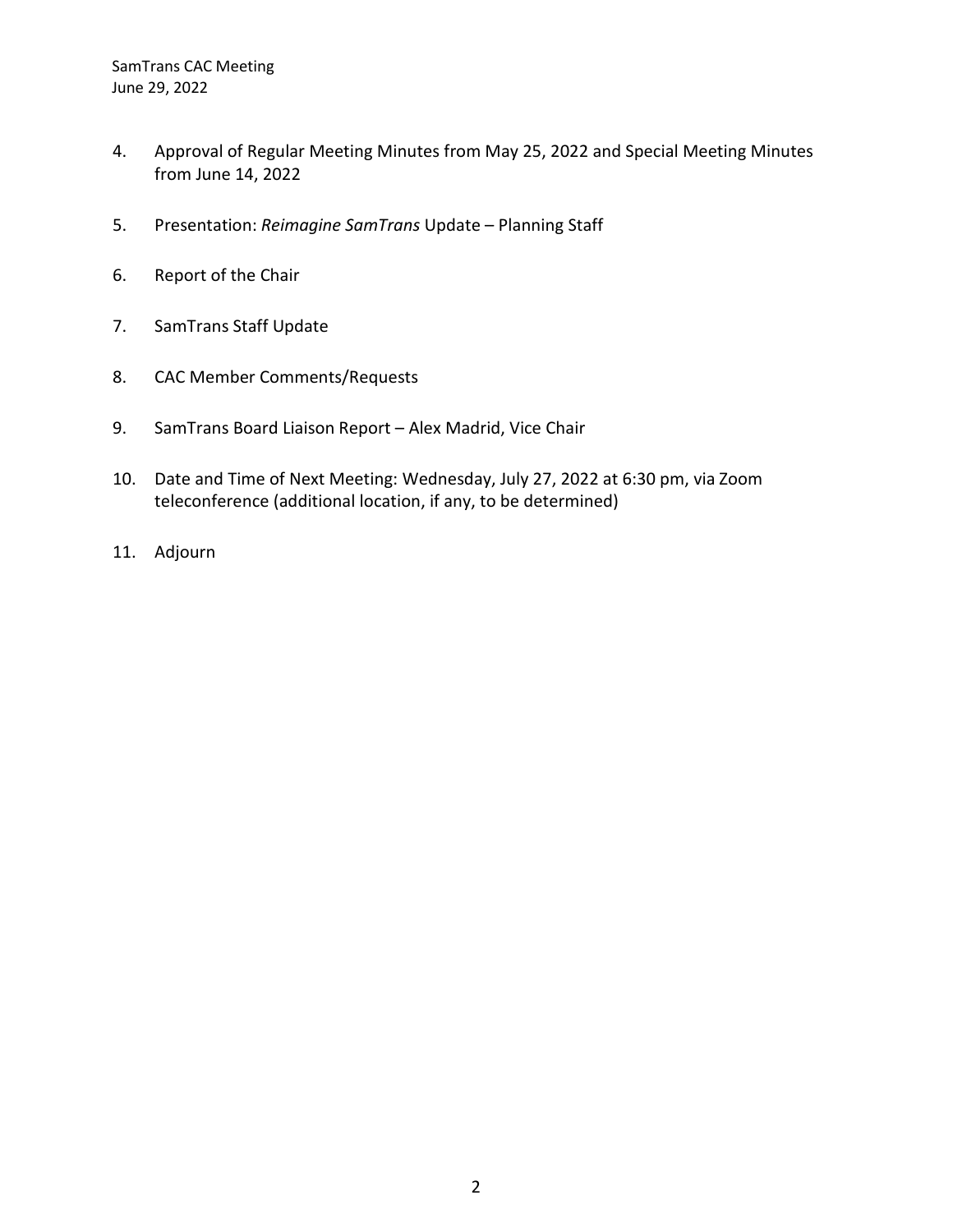### **Information for the Public**

If you have questions on the agenda, please contact the District Secretary at 650-508-6242. Agendas are available on the SamTrans website at [https://www.samtrans.com/meetings.](https://www.samtrans.com/meetings) Communications to the Board of Directors can be emailed to [board@samtrans.com.](mailto:board@samtrans.com)

*Free translation is available; Para traducción llama al 1.800.660.4287;* 如需翻译 请电*1.800.660.4287*

#### **Date and Time of Board and Citizens Advisory Committee Meetings**

San Mateo County Transit District Committees and Board: First Wednesday of the month, 2:00 pm; SamTrans Citizens Advisory Committee (CAC): Last Wednesday of the month, 6:30 pm. Date, time and location of meetings may be changed as necessary. Meeting schedules for the Board and CAC are available on the website.

#### **Location of Meeting**

#### **Due to COVID-19, the meeting will only be via teleconference as per the information provided at the top of the agenda. The public may not attend this meeting in person.**

#### **Public Comment**

Members of the public are encouraged to participate remotely. Public comments may be submitted to [publiccomment@samtrans.com](mailto:publiccomment@samtrans.com) prior to the meeting's call to order so that they can be sent to the Committee Chair as soon as possible, while those received during or after an agenda item is heard will be included into the Board's weekly correspondence and posted online at: <https://www.samtrans.com/meetings>

Oral public comments will also be accepted during the meeting through Zoom or the teleconference number listed above. Public comments on individual agenda items are limited to one per person PER AGENDA ITEM and each commenter will be automatically notified when they are unmuted to speak for two minutes or less. The Committee Chair shall have the discretion to manage the Public Comment process in a manner that achieves the purpose of public communication and assures the orderly conduct of the meeting.

#### **Accessible Public Meetings/Translation**

Upon request, SamTrans will provide for written agenda materials in appropriate alternative formats, or disability-related modification or accommodation, including auxiliary aids or services, to enable individuals with disabilities to participate in and provide comments at/related to public meetings. Please submit a request, including your name, phone number and/or email address, and a description of the modification, accommodation, auxiliary aid, service or alternative format requested at least at least 72 hours in advance of the meeting or hearing. Please direct requests for disability-related modification and/or interpreter services to the Title VI Administrator at San Mateo County Transit District, 1250 San Carlos Avenue, San Carlos, CA 94070-1306; or emai[l titlevi@samtrans.com;](mailto:titlevi@samtrans.com) or request by phone at 650-622-7864 or TTY 650-508-6448.

#### **Availability of Public Records**

All public records relating to an open session item on this agenda that are not exempt from disclosure pursuant to the California Public Records Act and that are distributed to a majority of the legislative body will be available for public inspection at 1250 San Carlos Avenue, San Carlos, CA 94070 at the same time that the public records are distributed or made available to the legislative body.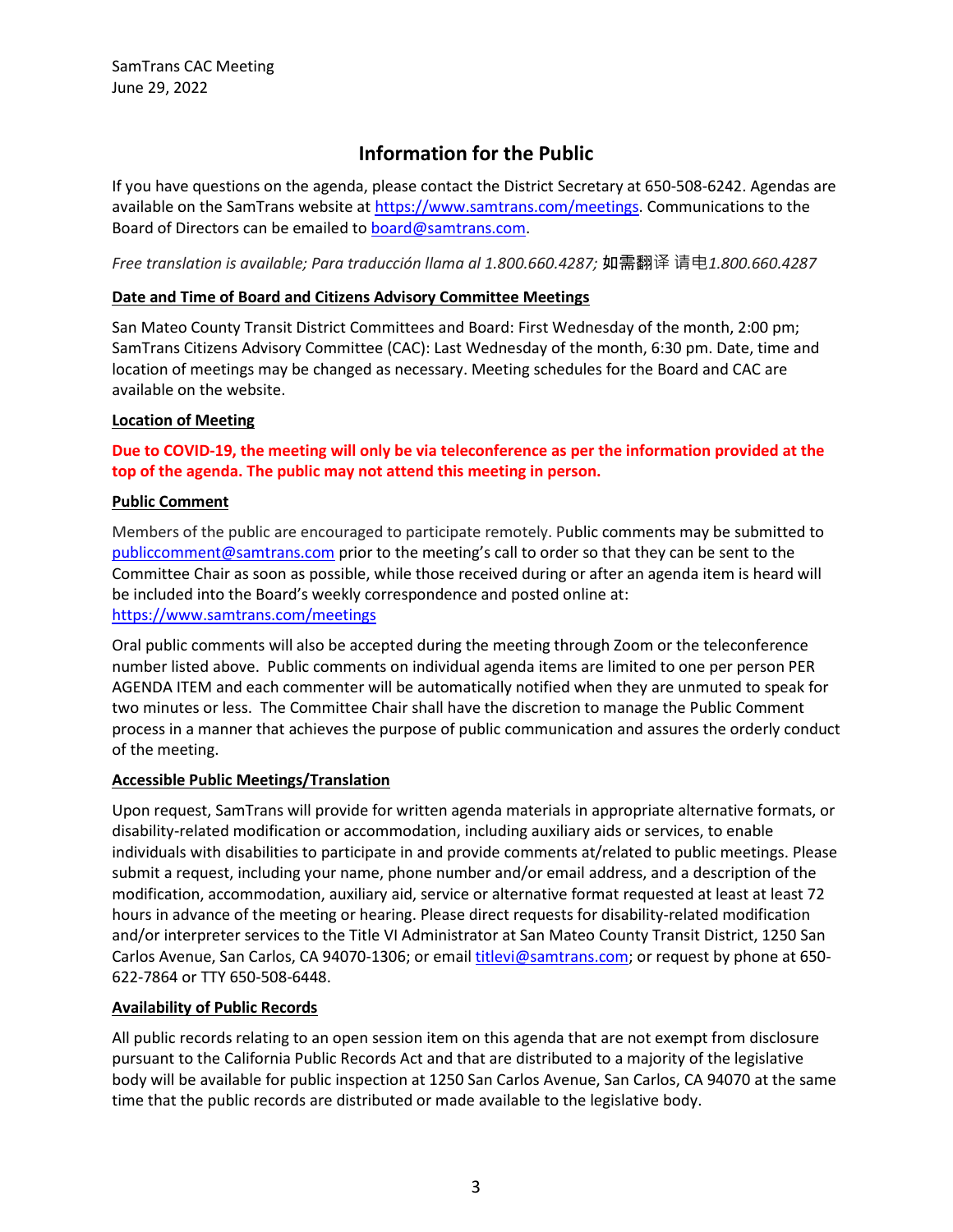## **San Mateo County Transit District 1250 San Carlos Avenue, San Carlos, California**

# **Citizens Advisory Committee (CAC) Meeting Minutes**

### **May 25, 2022**

**Members Present (Via Teleconference):** M. Adler, S. Appenrodt, J. Baker, C. Carey, B. Gomez, A. Juarez, S. Johnston, N. Lacsamana, M. Lewis, A. Madrid (Vice Chair), M. Park (Chair), D. Seibert

#### **Members Absent:** None

**Staff Present:** A. Rivas, T. Dubost, M. Tolleson, J. Steketee, J. Brook

#### **1. Call to Order/Pledge of Allegiance**

Vice Chair Meredith Park called the meeting to order at 6:30 pm and led the Pledge of Allegiance. She acknowledged the May 24 elementary school shooting tragedy in Uvalde, Texas.

#### **2. Announcement of New CAC Member**

#### **a. Christopher Carey – for a term expiring April 2025**

Vice Chair Park announced new member Christopher Carey. Mr. Carey noted that he was a resident of South San Francisco and was studying urban studies and planning at San Francisco State University.

#### **3. Roll Call**

CAC Secretary Jean Brook called the roll. A quorum was present.

#### **4. Public Comment for Items Not on the Agenda**

There were no comments.

#### **5. Approval of Meeting Minutes from April 27, 2022**

Motion/Second: Lacsamana/Lewis Ayes: Adler, Appenrodt, Baker, Carey, Gomez, Juarez, Johnston, Lacsamana, Lewis, Madrid, Park, Seibert Noes: None Absent: None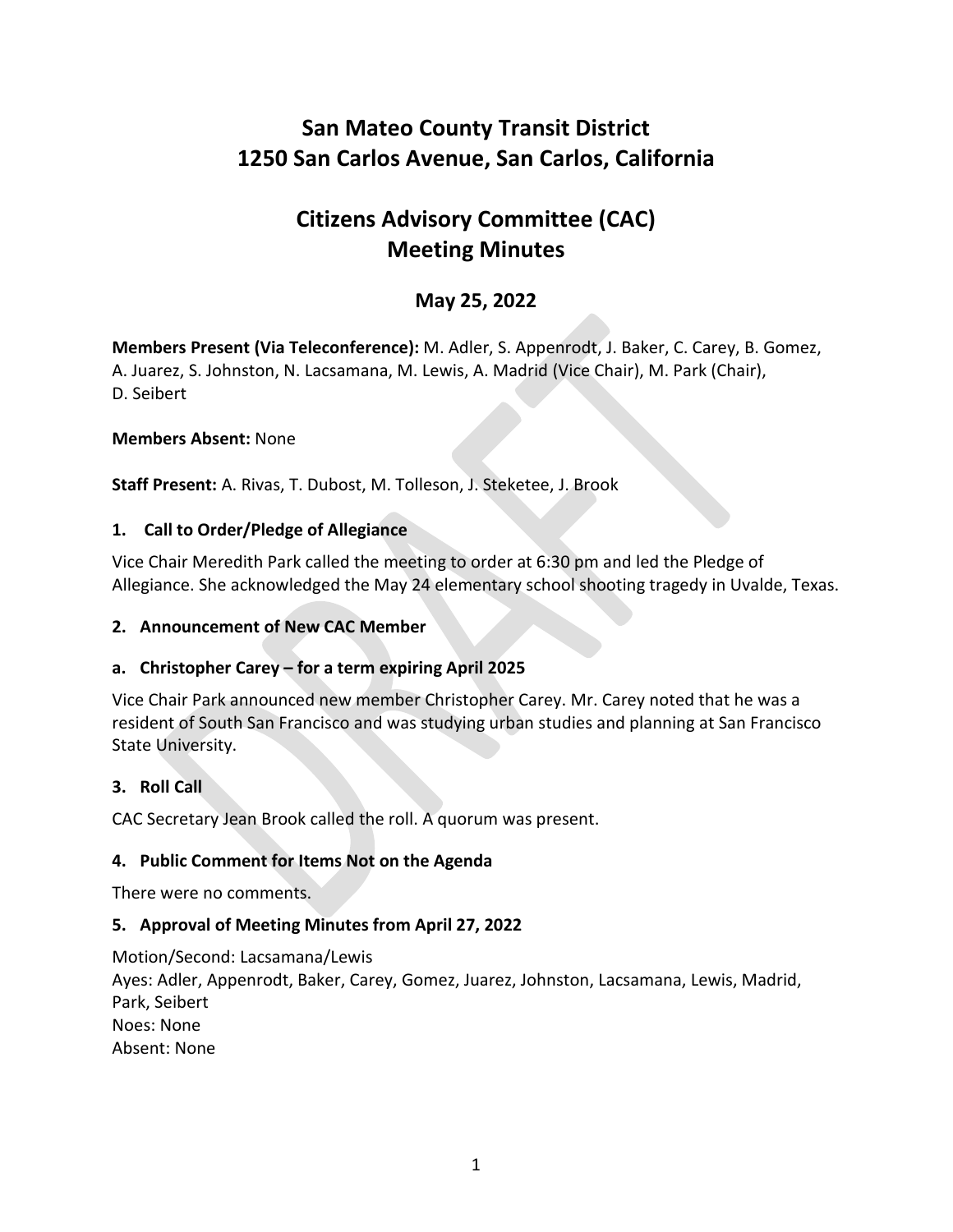#### **6. Presentation: El Camino Real Bus Speed and Reliability Study**

Millie Tolleson, Manager, Strategic Planning, provided the presentation.

John Baker said he supported removal of the bus stop near his home if it meant a faster trip.

He asked if traffic demand management (TDM) made the trip faster. Ms. Tolleson said it extended the green light five to eight seconds.

Alex Madrid asked if the ECR Rapid would return and asked how it was decided which stops to improve or eliminate, specifically about the ECR Rapid. Ms. Tolleson said they were not planning to bring back the ECR Rapid, but would improve service on the regular ECR route to meet the goals of the former ECR Rapid. She said regarding the stops, they looked at multiple factors at each intersection and were actively working with cities on improvements.

Scott Johnston said he supported the proposed changes on stop removal. Ms. Tolleson said they are still taking public input into consideration.

Nancy Lacsamana asked if they had taken different times of the week into consideration when developing the interactive route map. She also asked how they would handle the transit needs of schools that may not have provided any input as to their needs. Lastly, she asked if the recommendations would be rolled out region by region. Ms. Tolleson confirmed that they had looked at weekday versus weekend use and added that they would double-check their school checklist. She said the plan would likely be implemented as a rolling wave since they are working in cooperation with multiple cities and may experience different timelines working with them on stop changes.

Vice Chair Park said that the traffic is dangerous for cyclists at the bulb-out at the intersection of Hopkins Avenue and El Camino Real in Redwood City. She said she was hopeful that the City would work with SamTrans on evaluation the area and providing a solution. She proposed having commute hours as in the South Bay on Lawrence Expressway or having a bus-only lane.

### **7. Report of the Chair**

On behalf of the Nominating Committee, Mr. Baker proposed Meredith Park as Chair and Alex Madrid as Vice Chair for the remainder of 2022.

Motion/Second: Baker/Johnston Ayes: Adler, Appenrodt, Baker, Carey, Gomez, Juarez, Johnston, Lacsamana, Lewis, Madrid, Park, Seibert Noes: None Absent: None

#### **8. SamTrans Staff Update**

Ana Rivas, Director of Bus Transportation, reviewed the highlights of the staff report.

Vice Chair Madrid asked what operators do when the bus is full and there are passengers waiting for it. Ms. Rivas said if the bus is full, the operator will call radio control to locate a standby bus to arrive within five to seven minutes. She said they are currently short-staffed and sometimes riders will need to wait for the next scheduled bus. Vice Chair Madrid asked if the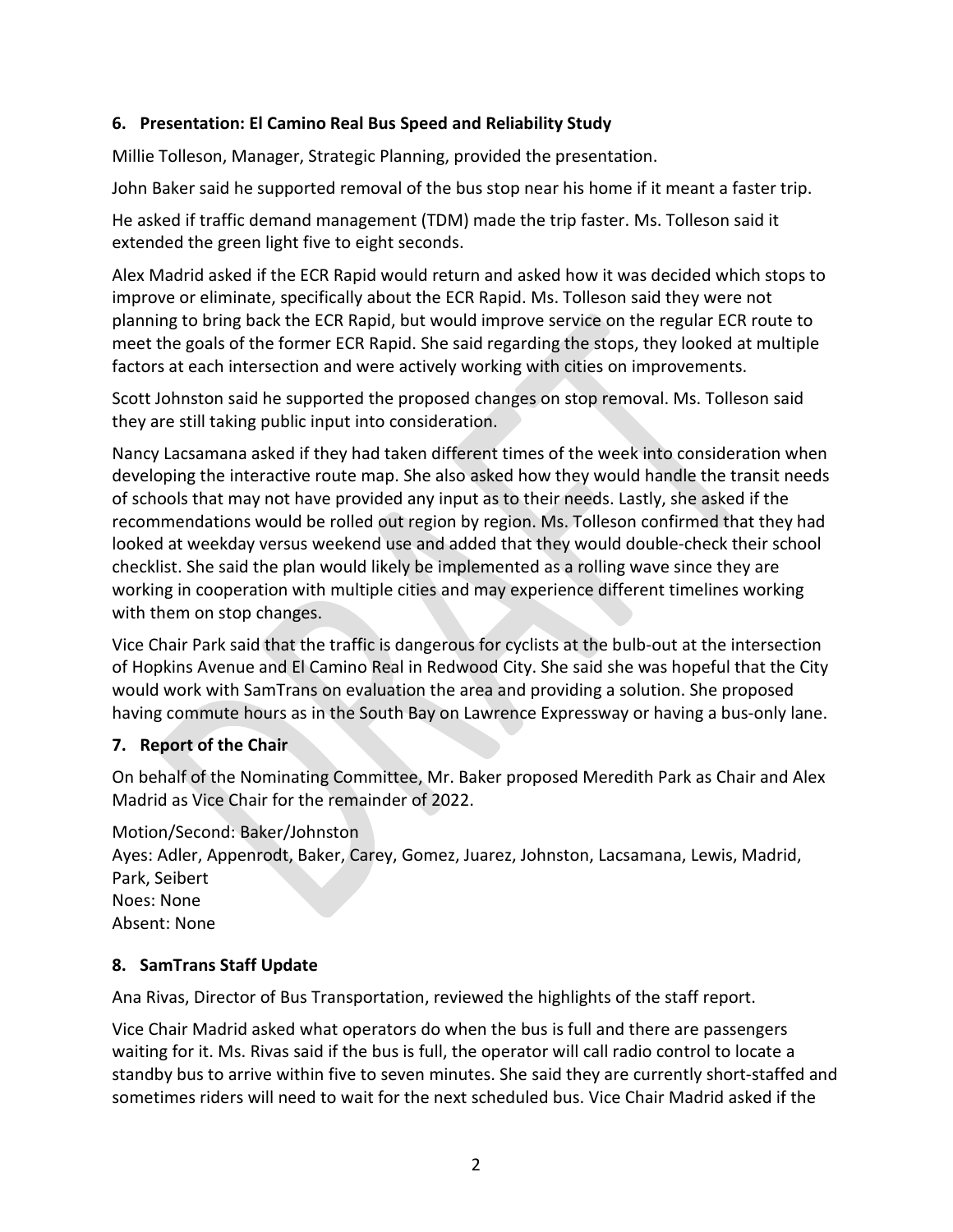operator can call the road supervisor. Ms. Rivas said the operator can call to request a supervisor to assist or transit police if needed.

#### **9. CAC Member Comments/Requests**

Chair Park noted that she would be out of town for the June and July meetings. Vice Chair Madrid volunteered to give the CAC report at the July 6 SamTrans Board meeting.

#### **10. SamTrans Board Liaison Report**

Vice Chair Park provided a summary of the May 4 Board meeting.

#### **11. Next Meeting**

Vice Chair Park said that the next meeting will be held Wednesday, June 29, 2022 at 6:30 pm via Zoom teleconference (additional location, if any, to be determined).

### **12. Adjournment**

The meeting adjourned at 7:24 pm.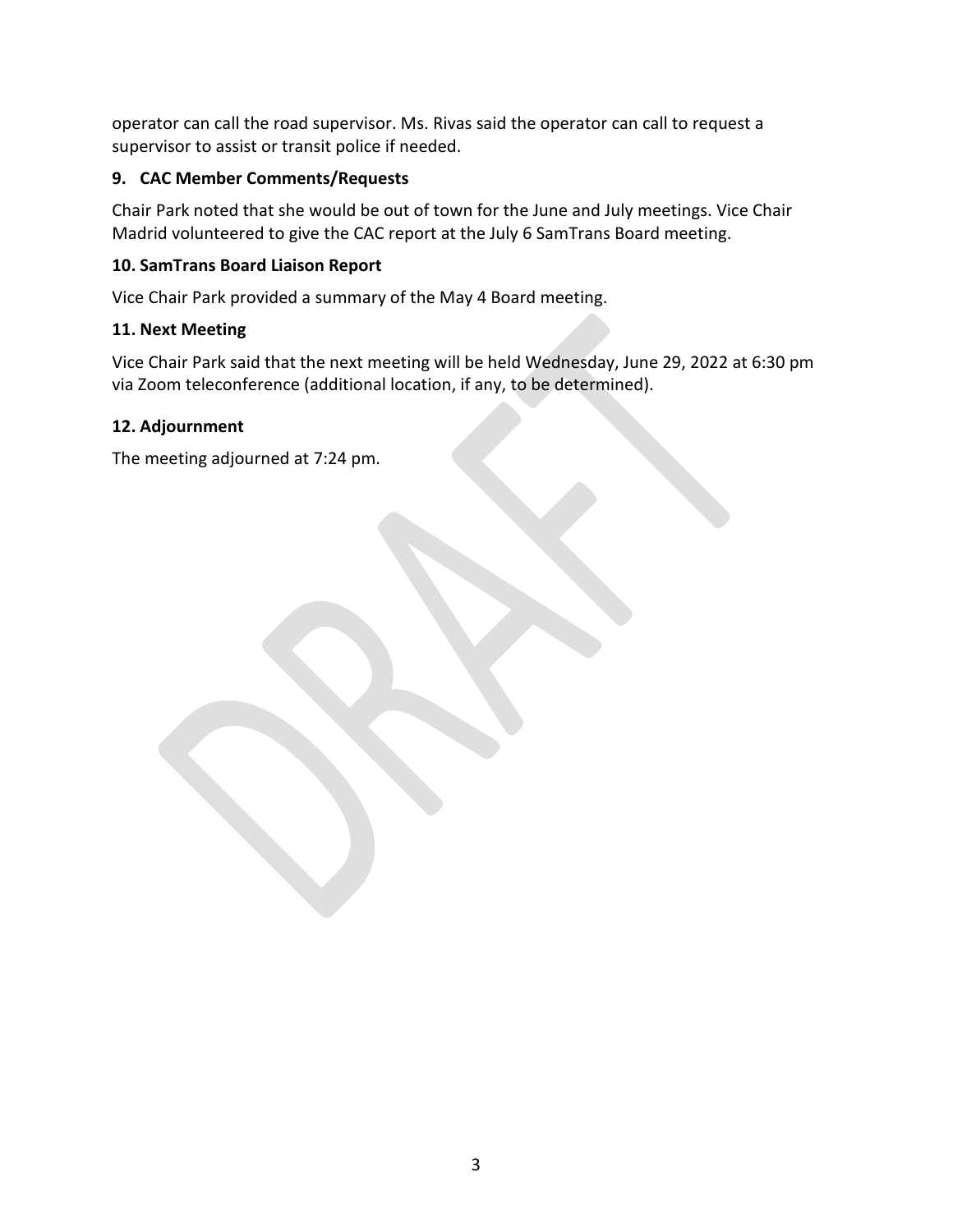## **San Mateo County Transit District 1250 San Carlos Avenue, San Carlos, California**

# **Citizens Advisory Committee (CAC) Special Meeting Minutes**

### **June 14, 2022**

**Members Present (Via Teleconference):** M. Adler, J. Baker, B. Gomez, N. Lacsamana, M. Lewis, A. Madrid (Vice Chair), M. Park (Chair)

**Members Absent:** S. Appenrodt, C. Carey, A. Juarez, S. Johnston, D. Seibert

**Staff Present:** A. Rivas, J. Cassman, J. Brook

#### **1. Call to Order**

Vice Chair Meredith Park called the meeting to order at 5:01 pm.

**2. Discussion with Representative from Executive Search Firm Krauthamer & Associates as Part of Initial Public Outreach for Upcoming Recruitment of SamTrans General Manager/CEO**

Gregg Moser, Principal, Krauthamer & Associates, said that the Board had informed him that the CAC was an important stakeholder in the recruitment process for a new general manager (GM)/CEO. He asked the members what sorts of skills and attributes they would look for in the candidate, what they would like to see at SamTrans under their leadership, and how challenges or positives at SamTrans should be addressed in the future.

John Baker said he would like the new GM/CEO to acknowledge the CAC's role as representatives of those who ride the bus every day. He also said he would like to see the new leader ride transit a few times a month to experience issues such as the economic disparity within the County and the challenges with connectivity between routes.

Nancy Lacsamana said she believed that the GM/CEO should be out talking to both riders and drivers, and visiting the maintenance bases. She emphasized the importance of the GM/CEO having a positive relationship with operators because retention has become so critical. She said transparency is key regarding proposals about service changes if the CAC is going to fairly represent SamTrans.

Mary Adler said the District should have several dedicated bus lanes on El Camino Real since it is the main thoroughfare on the Peninsula.